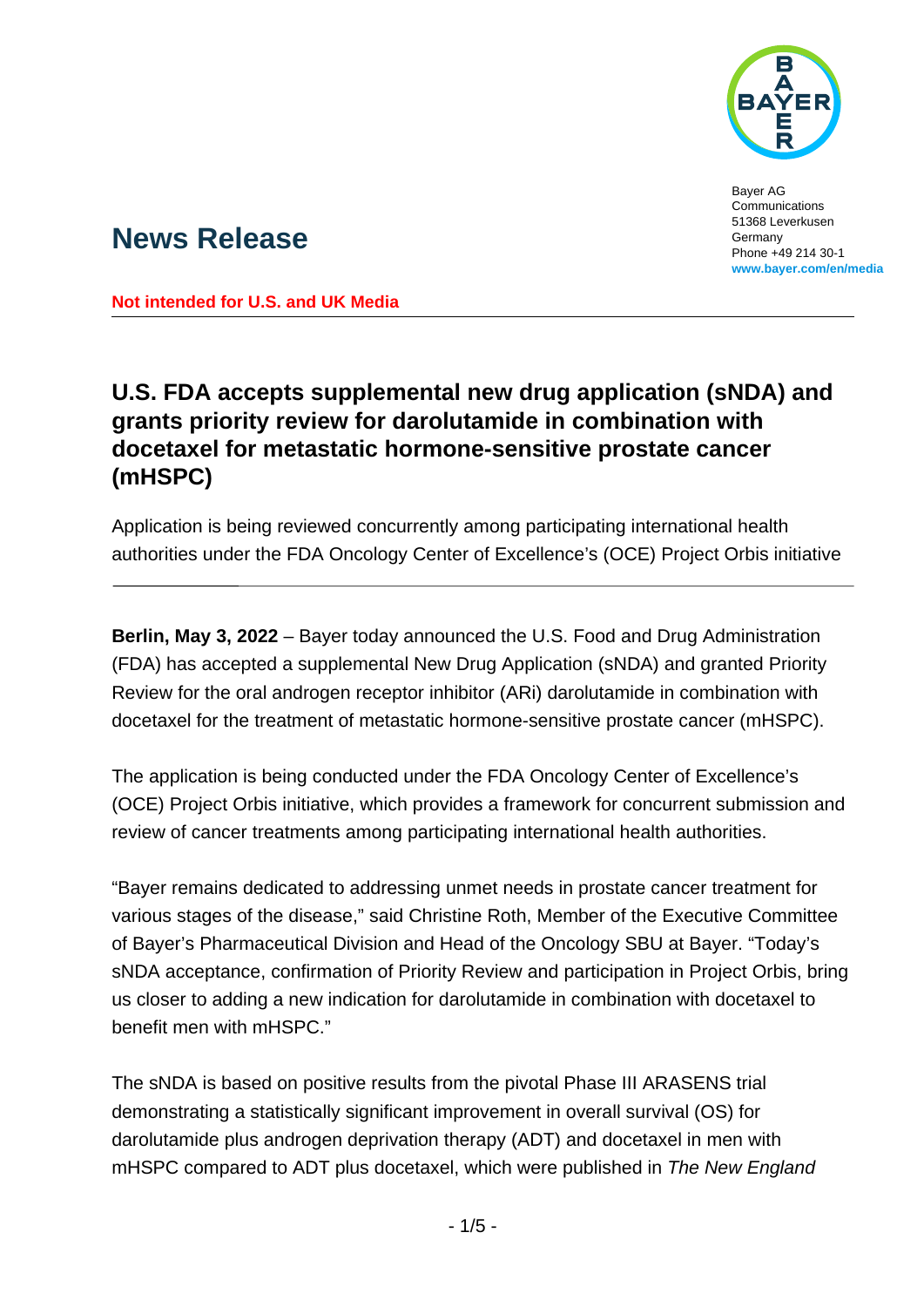*Journal of Medicine*. Darolutamide is already approved in more than 60 markets around the world, including the U.S., the European Union (EU), Japan and China, under the brand name Nubeqa™, for the treatment of patients with non-metastatic castrationresistant prostate cancer (nmCRPC), who are at high risk of developing metastatic disease.

Darolutamide is developed jointly by Bayer and Orion Corporation, a globally operating Finnish pharmaceutical company. Bayer recently submitted applications to the European Medicine Agency (EMA), the Ministry of Health, Labor and Welfare (MHLW) in Japan, and China's Center of Drug Evaluation (CDE). Additional submissions in mHSPC are planned globally.

#### **About the ARASENS Trial**

The ARASENS trial is the only randomized, Phase III, multi-center, double-blind trial which was prospectively designed to compare the use of a second-generation oral androgen receptor inhibitor (ARi) plus androgen deprivation therapy (ADT) and docetaxel to ADT plus docetaxel (a guideline recommended standard-of-care) in metastatic hormone-sensitive prostate cancer (mHSPC). A total of 1,306 newly diagnosed patients were randomized in a 1:1 ratio to receive 600 mg of darolutamide twice a day or matching placebo, plus ADT and docetaxel.

The primary endpoint of this trial was overall survival (OS). Secondary endpoints included time to castration-resistant prostate cancer (CRPC), time to pain progression, time to first symptomatic skeletal event (SSE), time to initiation of subsequent anticancer therapy, all measured at 12‐week intervals, as well as adverse events (AEs) as a measure of safety and tolerability.

#### **About Metastatic Hormone-Sensitive Prostate Cancer**

Prostate cancer is the second most commonly diagnosed malignancy in men worldwide. In 2020, an estimated 1.4 million men were diagnosed with prostate cancer, and about 375,000 died from the disease worldwide.<sup>1</sup>

At the time of diagnosis, most men have localized prostate cancer, meaning their cancer is confined to the prostate gland and can be treated with curative surgery or radiotherapy. Upon relapse, when the disease will metastasize or spread, the disease is hormonesensitive and androgen deprivation therapy (ADT) is the cornerstone of treatment. Current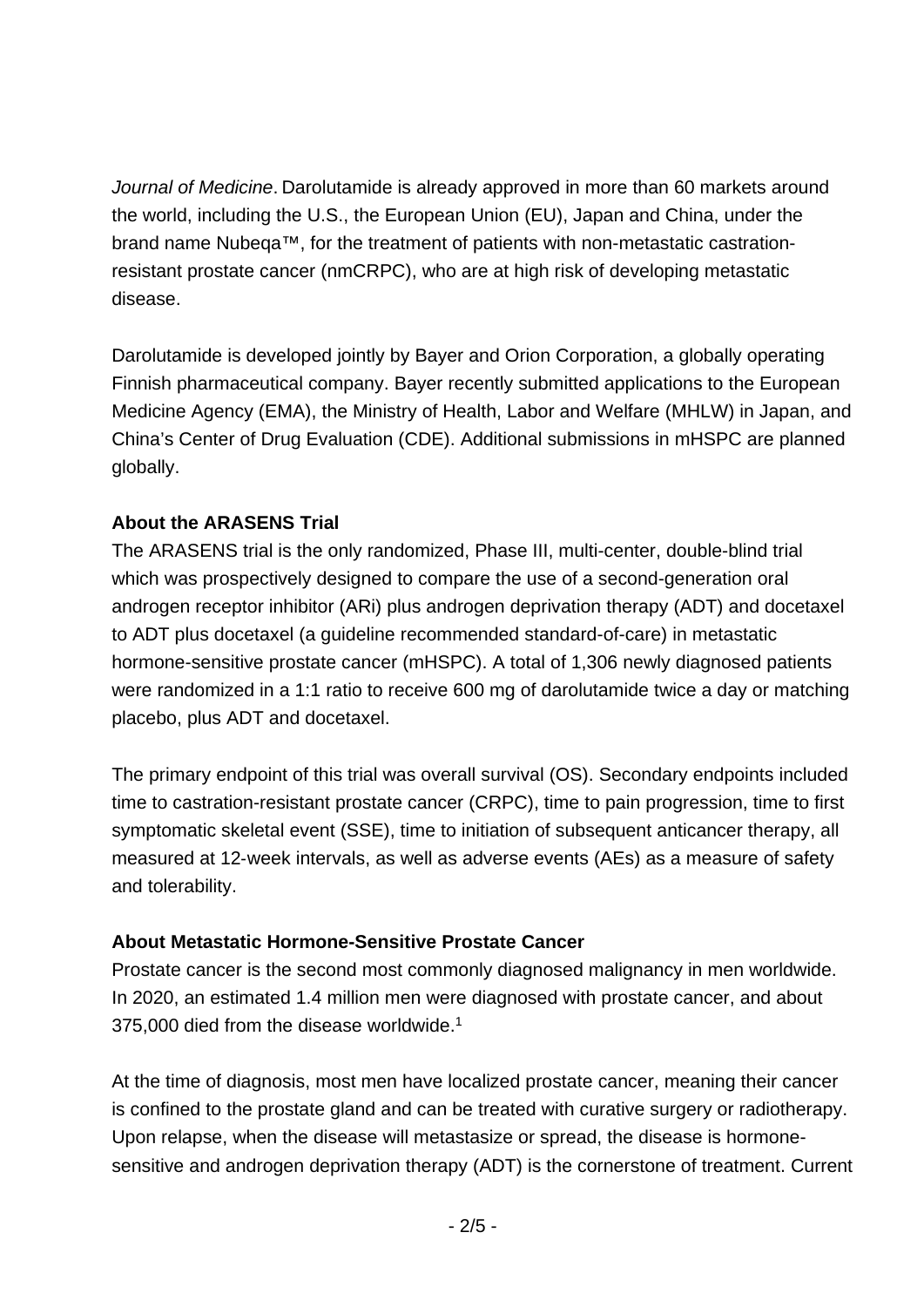treatment options for men with metastatic hormone-sensitive prostate cancer (mHSPC) include hormone therapy, such as ADT, androgen receptor pathway inhibitors plus ADT or a combination of docetaxel chemotherapy and ADT. Despite these treatments, a large proportion of men with mHSPC will eventually experience progression to metastatic castration-resistant prostate cancer (mCRPC), a condition with high morbidity and limited survival.

### **About Nubeqa™ (darolutamide)**

Darolutamide is an oral androgen receptor inhibitor (ARi) with a distinct chemical structure that binds to the receptor with high affinity and exhibits strong antagonistic activity, thereby inhibiting the receptor function and the growth of prostate cancer cells. The low potential for blood-brain barrier penetration for darolutamide is supported by preclinical models and neuroimaging data in healthy humans. A low blood-brain barrier penetration would explain the overall low incidence of central nervous system (CNS)-related adverse events (AEs) compared to placebo as seen in the ARAMIS Phase III trial and the improved verbal learning and memory observed in the darolutamide arm of the Phase II ODENZA trial.

The product is approved under the brand name Nubeqa™ in more than 60 markets around the world, including the U.S., EU, Japan, China, for the treatment of patients with non-metastatic castration-resistant prostate cancer (nmCRPC), who are at high risk of developing metastatic disease. The compound is also being investigated in further studies across various stages of prostate cancer, including in the ARANOTE Phase III trial evaluating darolutamide plus androgen deprivation therapy (ADT) versus ADT alone for metastatic hormone-sensitive prostate cancer (mHSPC), as well as in the Australian and New Zealand Urogenital and Prostate Cancer Trials Group (ANZUP) led international Phase III co-operative group DASL-HiCaP (ANZUP1801) trial evaluating darolutamide as an adjuvant treatment for localized prostate cancer with very high risk of recurrence. Information about these trials can be found at [www.clinicaltrials.gov.](https://www.clinicaltrials.gov/)

### **About Prostate Cancer at Bayer**

Bayer is committed to delivering science for a better life by advancing a portfolio of innovative treatments. The company has the passion and determination to develop new medicines that help improve and extend the lives of people living with cancer. Prostate cancer is the second most commonly diagnosed cancer in men<sup>1</sup> and a key area of focus for Bayer. The company's franchise includes two products on the market (Nubeqa™ and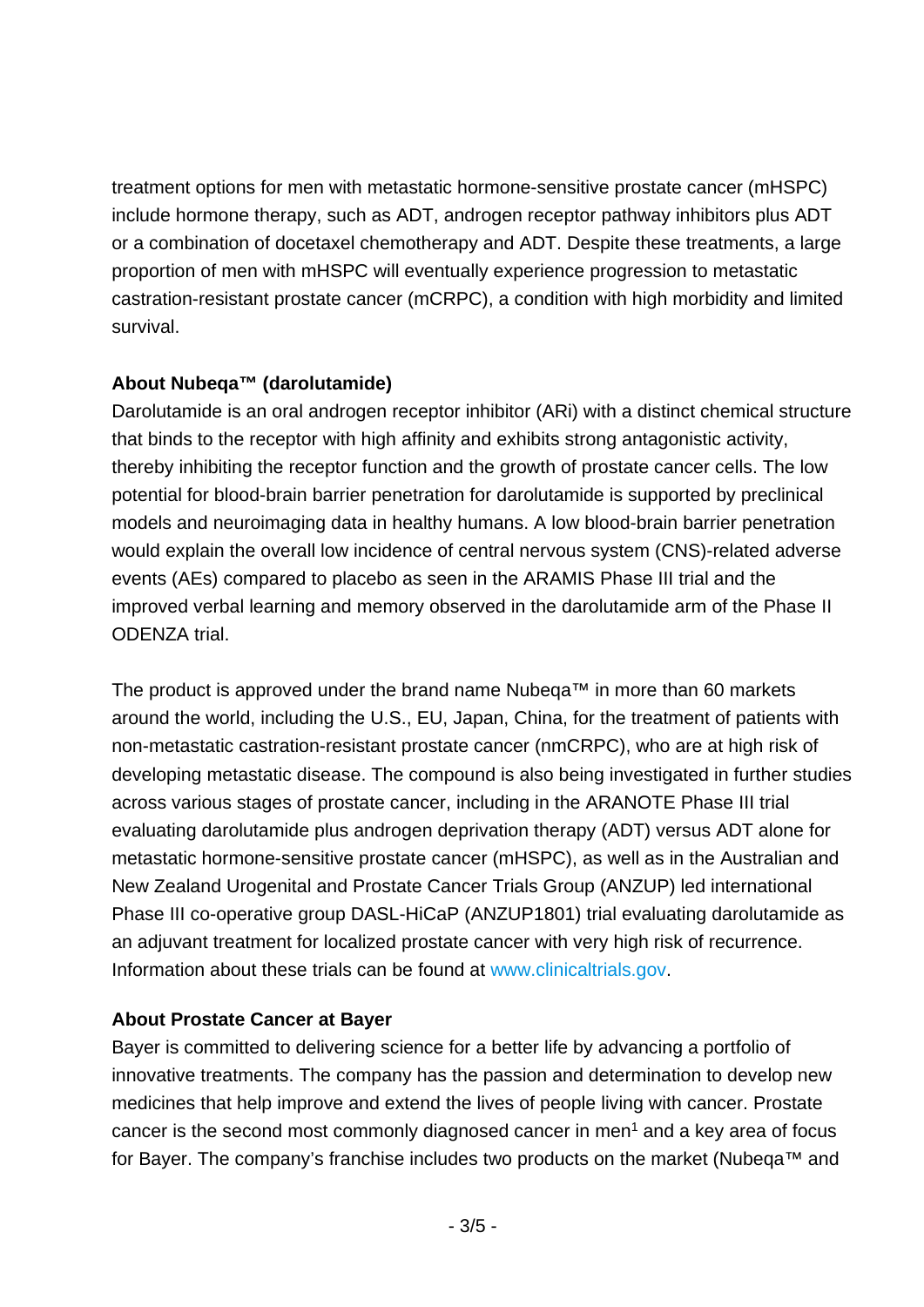Xofigo™) and several compounds in development, including a unique approach of advancing targeted alpha therapies. Bayer is focused on addressing the unique needs of prostate cancer patients, providing treatments that extend their lives throughout the different stages of the disease and allowing them to continue their everyday activities, so that they can live longer, better lives.

#### **About Bayer**

Bayer is a global enterprise with core competencies in the life science fields of health care and nutrition. Its products and services are designed to help people and planet thrive by supporting efforts to master the major challenges presented by a growing and aging global population. Bayer is committed to drive sustainable development and generate a positive impact with its businesses. At the same time, the Group aims to increase its earning power and create value through innovation and growth. The Bayer brand stands for trust, reliability and quality throughout the world. In fiscal 2021, the Group employed around 100,000 people and had sales of 44.1 billion euros. R&D expenses before special items amounted to 5.3 billion euros. For more information, go to [www.bayer.com.](http://www.bayer.com/)

Contact for media inquiries: **Astrid Kranz, phone +49-30-2215-41596** Email: [astrid.kranz@bayer.com](mailto:astrid.kranz@bayer.com)

Contact for investor inquiries: **Bayer Investor Relations Team, phone +49 214 30-72704** Email: [ir@bayer.com](mailto:ir@bayer.com) [www.bayer.com/en/investors/ir-team](https://www.bayer.com/en/investors/ir-team)

Find more information at<https://pharma.bayer.com/> Follow us on Facebook:<http://www.facebook.com/bayer> Follow us on Twitter: [@BayerPharma](https://twitter.com/bayerpharma)